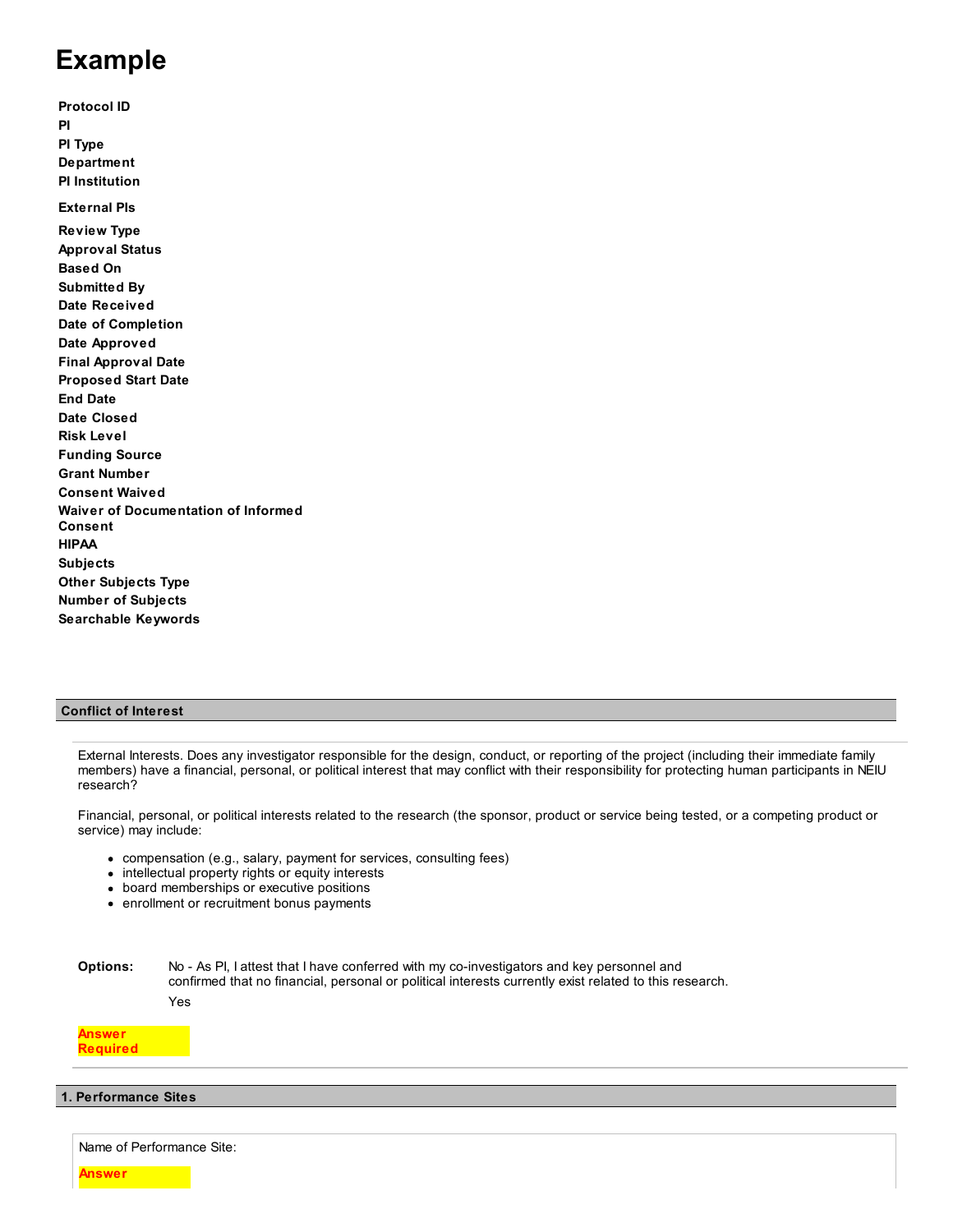| <b>Required</b>           |                                                            |
|---------------------------|------------------------------------------------------------|
|                           | Provide letter of IRB approval (using upload button above) |
| <b>Options:</b>           | Attached                                                   |
|                           | Will Follow                                                |
|                           | Not Applicable                                             |
| Answer<br><b>Required</b> |                                                            |

**Requested Documents**

- **Site IRB Approval Letter**
- **Site Letter of Support**

## **2. Performance Sites – Application Questions**

|                                  | Name of Performance Site:                                  |
|----------------------------------|------------------------------------------------------------|
| <b>Answer</b><br><b>Required</b> |                                                            |
|                                  | Provide letter of IRB approval (using upload button above) |
| <b>Options:</b>                  | Attached                                                   |
|                                  | Will Follow                                                |
|                                  | Not Applicable                                             |
| <b>Answer</b><br><b>Required</b> |                                                            |
| <b>Requested Documents</b>       |                                                            |

- **Site IRB Approval Letter**
- **Site Letter of Support**

## **Project Description**

Provide a brief description of the purpose of your research. Explain the major parts of your study and how the data will advance research in the area and fill the gap in the literature.

**Answer Required**

State your research question(s). The planned research protocol should be one that can realistically address the research question(s)

#### **Answer Required**

Describe the method of data collection and analysis

**Answer Required**

Provide detailed information on what subjects will be asked to do, what information will be collected about them, and when or how often research activities will be concluded (submit all instruments, surveys, interview questions, observation checklist, etc. that you plan to use for data collection).

**Answer Required**

Describe the location, setting, and timing of data collection. If research will be conducted in a classroom setting during class time, please describe what those who choose not to participate will be doing, and provide justification for use of class time for research.

**Answer Required**

List the activity, occurrence, and duration in which the subjects will be engaged, including a description of the data that will be collected.

**Answer Required**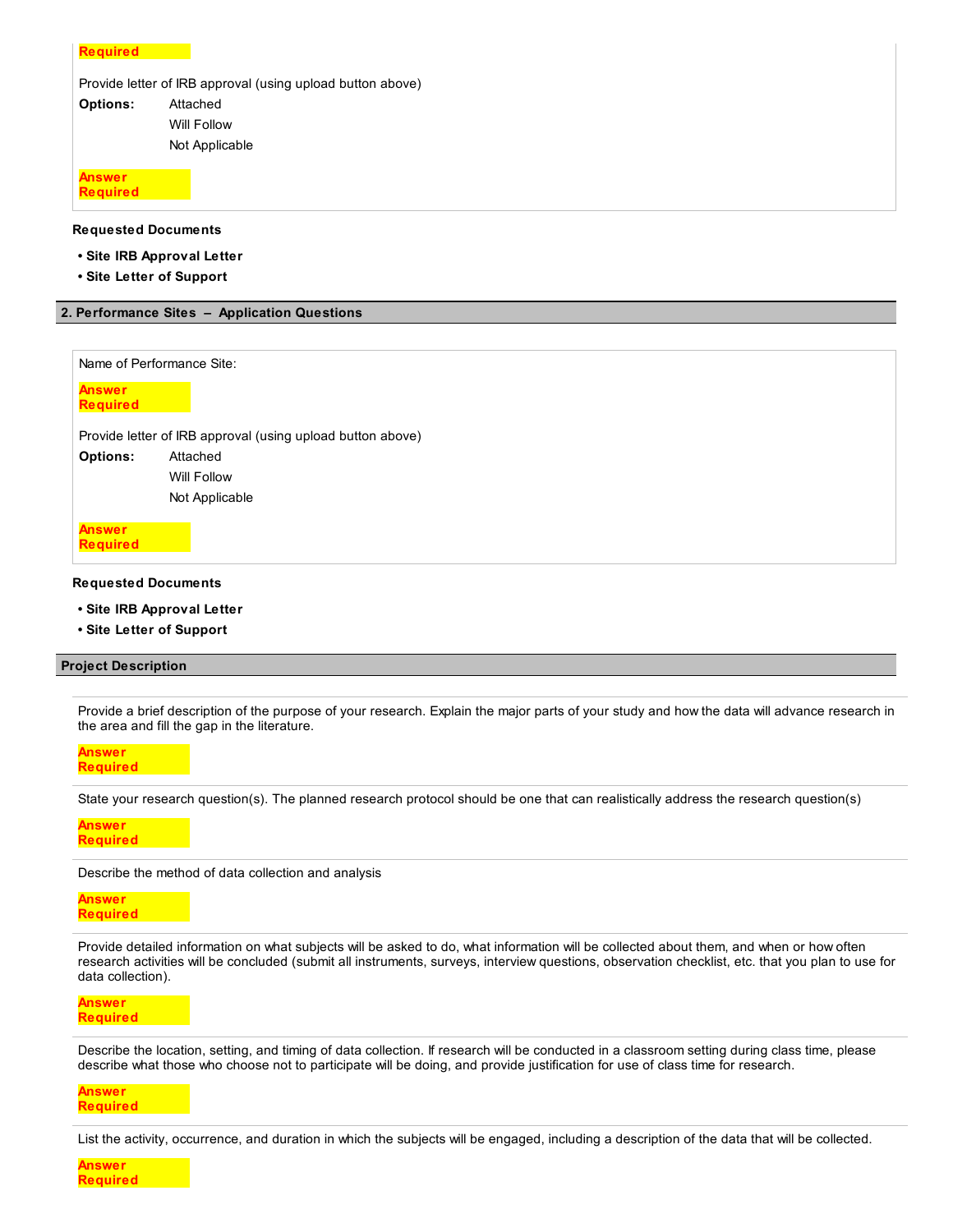Check the box(s) that best describe your study activities: a) Audio recordings, b) clinical trials, experiments, or randomized controlled trials, c) Documents and records, d) ethnographies, oral history, and case studies, e) interviews or focus group sessions, f) online (e.g., Qualtrics or other web-based collection method), g) observations, h) program evaluations, i) video recording, j) Other

| <b>Options:</b> | Audio Recordings                                              |
|-----------------|---------------------------------------------------------------|
|                 | Clinical Trials, Experiments or Randomized Controlled Trials  |
|                 | Documents and Records                                         |
|                 | Ethnographies, Oral History, and Case Studies                 |
|                 | Interviews or Focus Group Sessions                            |
|                 | Online (e.g., Qualtrics or other web-based collection method) |
|                 | Observations                                                  |
|                 | <b>Program Evaluations</b>                                    |
|                 | Video Recording                                               |
|                 | Other                                                         |
|                 |                                                               |

#### **Answer Required**

#### Will subjects be compensated for their participation?

NOTE: If you plan to use a lottery system, please state odds of winning here and in the consent form. Also, if you will be offering course credit for study participation, you must discuss this here and include the alternative assignment for those who decline to participate in the study. Will compensation be pro-rated if the participant does not complete all aspects of the study? If you pay participants after their participation, please make it clear how you will link names/contact information confidentially to any record of the compensation.

#### **Answer Required**

Will deception be used? If so, please provide a rationale for its use.

NOTE: Upload a debriefing script as a separate document. Include a statement that gives your participants the opportunity to withdraw their participation at that time. Studies involving deception are given Full Board Review unless the deception is minor and risks are minimal.

#### **Answer Required**

Will you have a control group, or a comparison group?

| <b>Options:</b> | Yes |
|-----------------|-----|
|                 | No  |
|                 |     |

**Answer Required**

Will you need bilingual interpreters or interviewers, and if so, what will you do to ensure participant confidentiality? What are your procedures for recruiting interpreters and interviewers?

| <b>Answer</b><br>Required |                                                           |
|---------------------------|-----------------------------------------------------------|
|                           | Will this research be conducted at an international site? |
| <b>Options:</b>           | Yes                                                       |
|                           | <b>No</b>                                                 |
| Answer<br>Required        |                                                           |

#### **Recruitment Procedures**

Provide the inclusion criteria for the subjects (e.g., by gender, class, race, occupation, age range, etc.)/ Provide a rationale for selecting this population for research purposes. (Federal guidelines state that research cannot exclude any classes of participants without scientific justification)

**Answer Required**

Provide the maximum number of subjects you plan to enroll for each participant population and justify the sample size.

**Answer**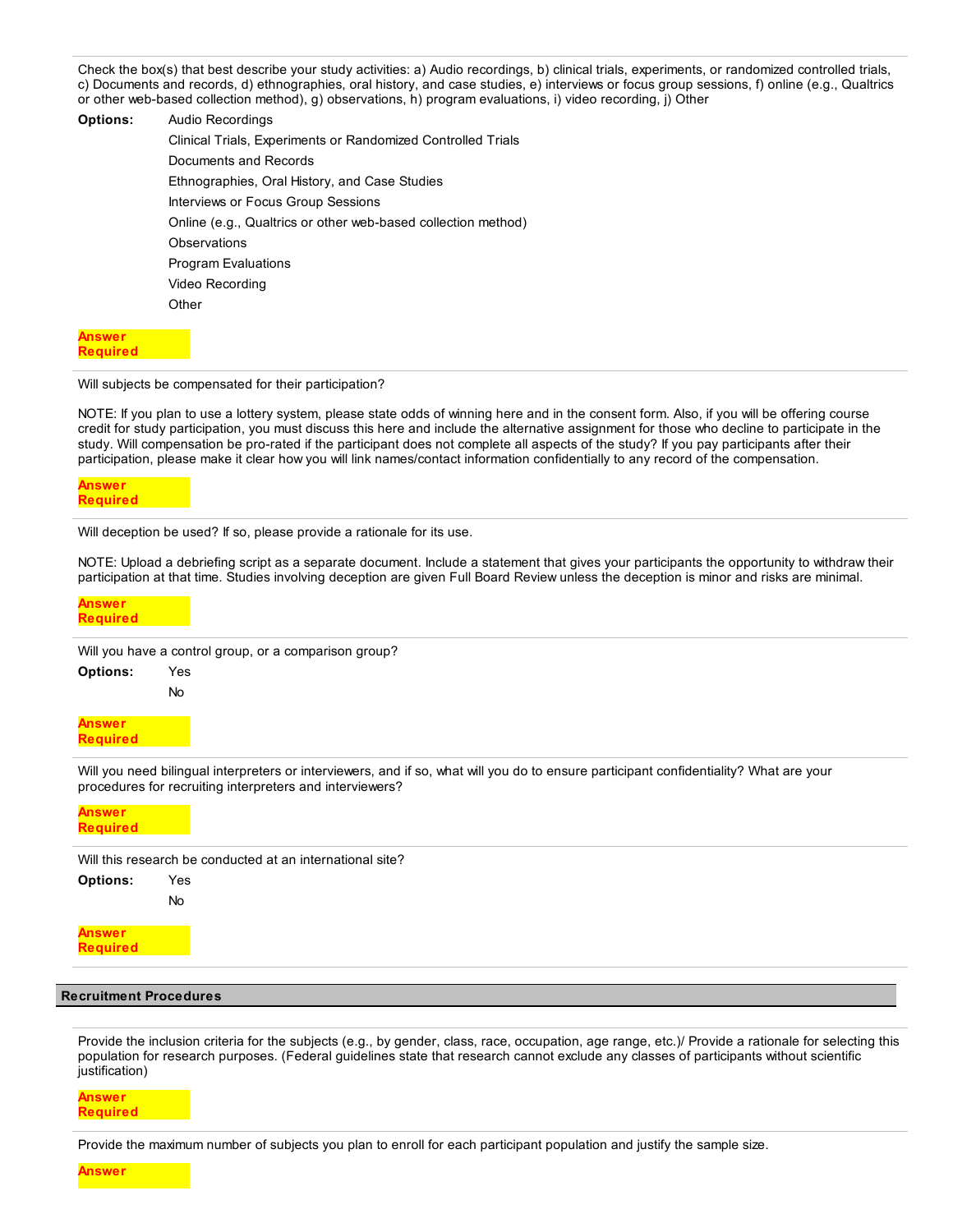#### **Required**

Describe your recruitment methods. How and where will subjects be recruited (e.g., flyers, announcements, word-of-mouth, snowballing, etc.)? Submit a copy of all recruitment letters, scripts, emails, flyers, or social media posts you plan to use to recruit participants for your study.

| <b>Redulfed</b> |
|-----------------|

#### **Consent Procedures**

**Options:** Yes No **Options:** Yes No **Options:** Yes No Describe the process proposed to seek and obtain informed consent and/or assent. Include step-by-step descriptions of how participants will be informed about the research, and how the PI will gauge participants' understanding of the research and obtain their agreement to participate in the research. If requesting a waiver of documentation of consent or assent (not collecting signed consent or assent form), provide justification. **Answer Required** Does the investigator, co-investigator, any member of the research team, or anyone else assisting with the research have an authority relationship (e.g., instructor/student, employer or supervisor/employee, physician/patient, etc.) with potential participants? **Answer Required** Will all participants, their parents/guardians, and/or their legally authorized representative (as applicable) be fluent in English? **Answer Required Waiver of Informed Consent** This research involves no more than minimal risk to the subjects? **Answer Required**

Explain why this study cannot practicably be carried out without the waiver/modification of informed consent.

**Answer Required**

Explain how this waiver/modification will not adversely affect the rights or welfare of the subjects.

**Answer Required**

If appropriate, how will subjects be debriefed after the conclusion of the study?

**Answer Required**

**Description of Research Risks and Benefits**

Describe the potential risks to your participants. Risks can be physical, psychological, economic, or social. What is the likelihood of these risks occurring, and/or their seriousness (e.g., exposure of sensitive data)? How will you work to minimize these risks?

*NOTE: The IRB regards no research involving human participants as risk-free. You may describe minimal risks for your study (such as discomfort, boredom, fatigue, etc.), or state that the research will involve minimal risk, similar to*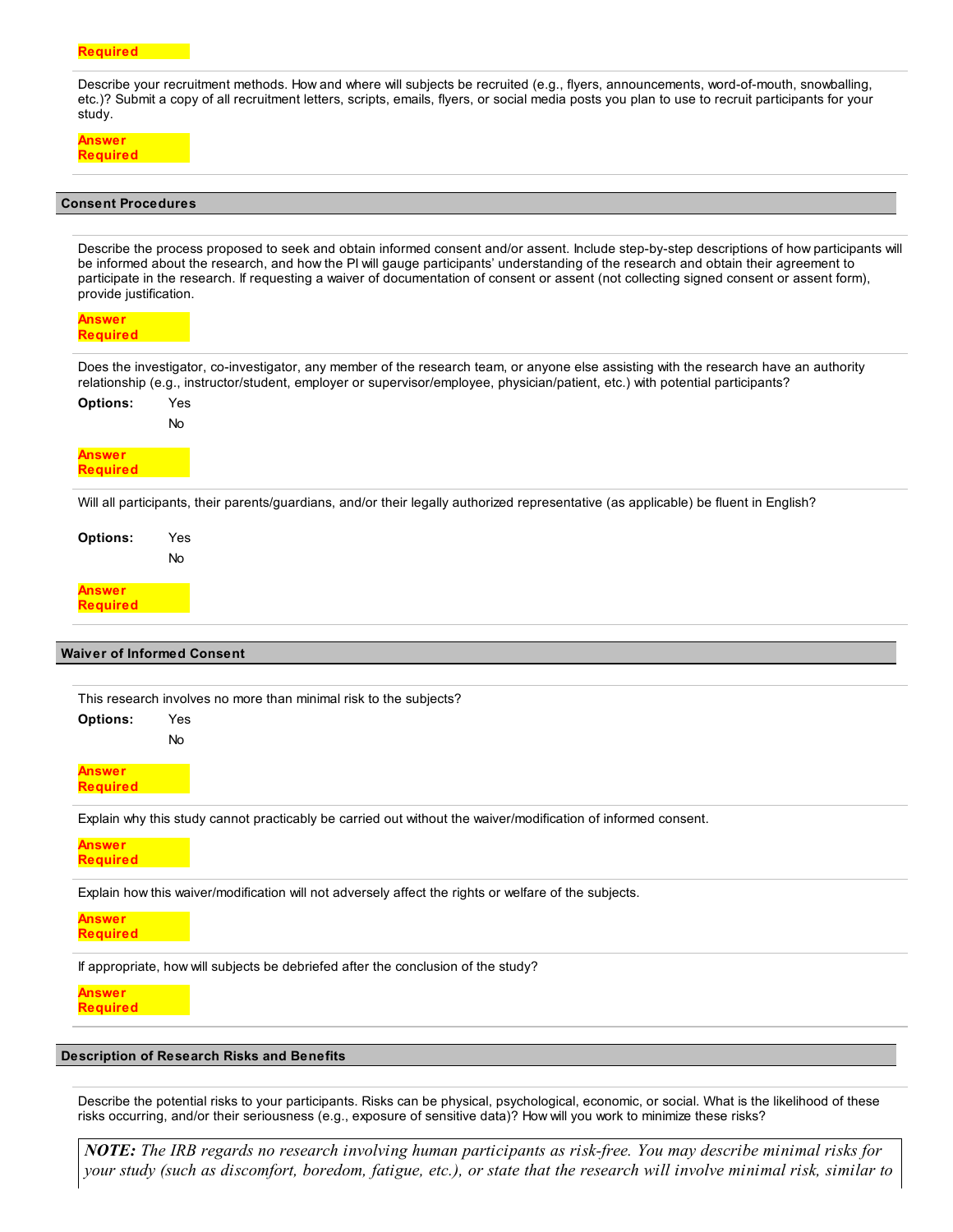#### **Answer Required**

What are your plans for ensuring necessary intervention in the event of a distressed participant and/or your referral sources if there is a need for psychological and/or physical treatment/assistance?

## **Answer Required**

What qualifications and preparations enable you to estimate and minimize risk to participants?

#### **Answer Required**

Describe any possible direct benefits to your participants. Most research will not have any direct benefits to participants. Occasionally, a study design will include a diagnosis, evaluation, screening, counseling or training, etc., that has a concrete benefit to participants, independent of the nature or results of a research study.

**Answer Required**

#### **Confidentiality Procedures and Participant Privacy**

Please check the box(s) that best describes your data. Note: Sensitive data potentially poses substantial threat to research subjects and can become problematic for the researcher, researched collection, and/or the dissemination of research data (Lee & Renzetti, 1990). Substantial threat may include threat to reputation, employment, or access to resources. Sensitive data may include studies of domestic violence, immigration status, political activism, homicide, death, trauma, assault, and/or mental, sexual, or physical health (Lee, R. M., & Renzetti, C. M. (1990). The problems of researching sensitive topics: An overview and introduction. The American Behavioral Scientist, 33(5), 510–528).

**Options:** Completely anonymous data (both sensitive and non-sensitive)

Sensitive data with identifiers Non-sensitive data with identifiers Other (please explain)

## **Answer Required**

For data with identifiers please describe your method for de-identifying the data to maintain confidentiality.

Note: The term de-identified data refers to subject data from which all information that could reasonably be used to identify the subject has been removed or replaced. For example, the researcher may use the safe-harbor method to remove specified identifiers (name, address, phone, or any other unique identifier, etc.) from a dataset; the partially de-identified method to remove most, but not all identifiers from the data set (may require a data use agreement); or the generation of variables method to replace study subjects' identifiers, like using a unique code or pseudonym. To be truly de-identified data, the investigator cannot have codes that link to identifiers.

## **Answer Required**

If you are working with sensitive identifiable data, please explain why identifiers are necessary to carry out your research. Sensitive identifiable data should never be sent as an email attachment.

Note: If you are collecting private, identifiable heath information as part of your research, please see Guidelines for the Health Insurance Portability and Accountability Act (HIPAA) document.

**Answer Required**

## **Data Security**

Please select what best describes how you will transfer your data.

**Options:** I will use a Virtual Private Network (VPN) for secure data transfer or other form of encryption (e.g., NEIU's secure remote network access). Not applicable (e.g., data will not be accessed remotely or transferred. It will exist only on a locally stored password-protected hard drive).

**Answer Required**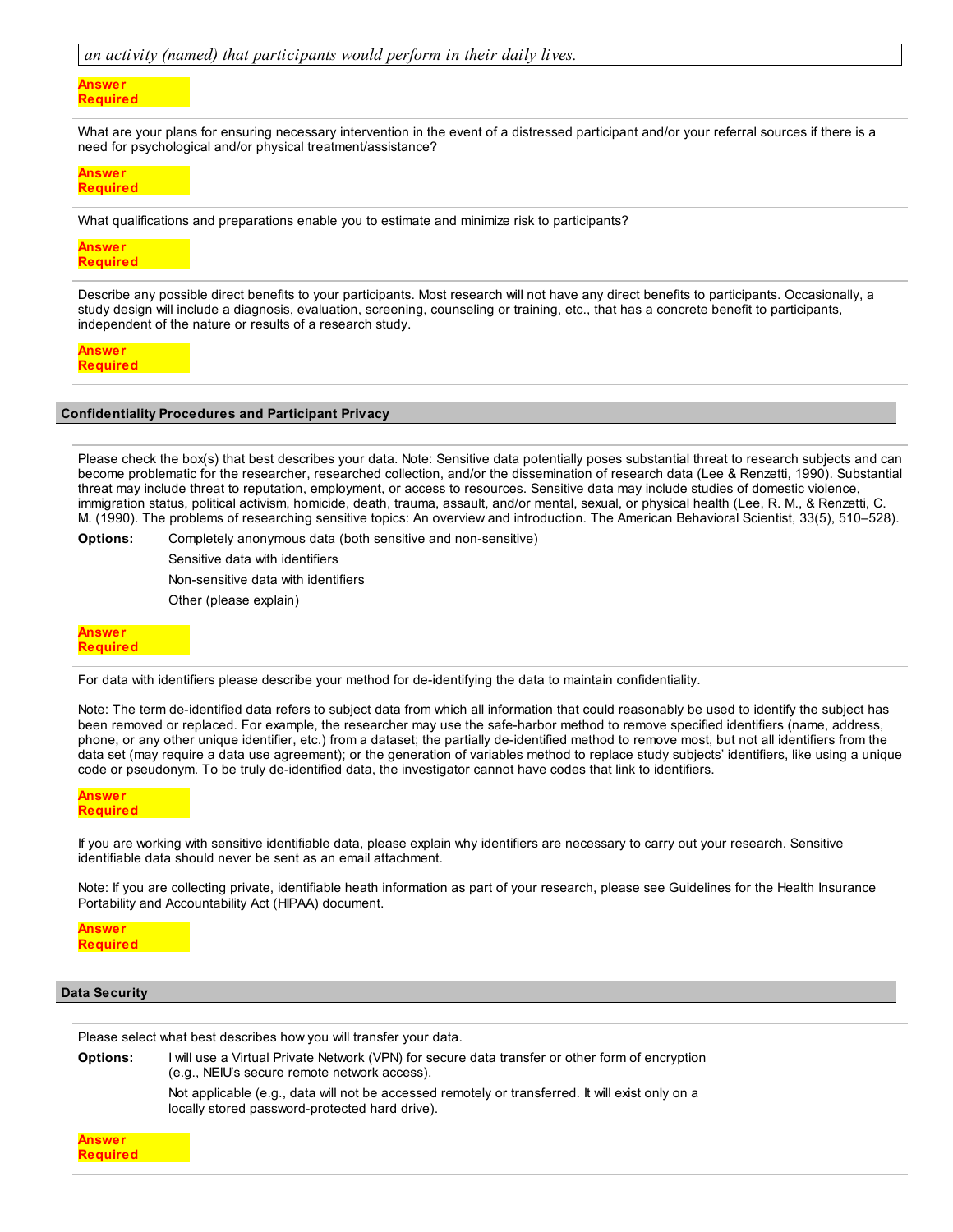Please select what best describes how you will store your data.

**Options:** On a password-protected local or external computer hard drive.

On NEIU's Google Drive, in a password-protected folder.

Other (e.g., cloud-based, password-protected storage) (please explain).

On NEIU's local password-protected network.

In Dropbox (faculty only).

#### **Answer Required**

Northeastern Illinois University classifies all data associated with ongoing research studies as confidential, meaning only project staff, academic advisors, collaborators and other individuals at the college on a need-to-know basis may have access to it. Confidential data at a minimum should be stored on a password-protected computer, or in a password-protected file or folder if the computer is shared. Paper and other physical media should be kept under lock and key. All computers accessing data should have anti-virus software installed.

Please affirm your data security plans.

| Options: | I will encrypt my data (e.g., conceal data by converting it into a code). |
|----------|---------------------------------------------------------------------------|
|          | I will block unauthorized access to my data (e.g., firewall).             |
|          | I will delete old files from cloud-based backups and local hard drives.   |
|          | I will use anti malware protections and automatic software updates.       |
|          | I will disable file and media sharing if I do not need it.                |
|          | I will take care of privacy settings immediately upon setup.              |
|          |                                                                           |

#### **Answer Required**

**\*** Please check the box below:

Yes, I acknowledge and understand how Northeastern Illinois University classifies research data.

## **Answer Required**

## **Privacy and Confidentiality**

No

Are there potential ethical or legal circumstances that would make it necessary to break confidentiality (e.g., requirements for mandated reporting or other professional obligations to report)?

**Options:** Yes - Describe these circumstances.

**Answer Required**

Please describe when PII and deductive identifiers will be removed from the dataset and/or the records retention plan for the research records.

**Answer Required**

## **Application Checklist**

Copy of the recruitment documents that will be used

Copy of the informed consent/assent/parental permission document(s) that will be used

Research instruments (e.g., survey questionnaires, interview guides, observation guides, etc.)

Copy of IRB approvals from partner institutions

Support letters from performance sites

Other relevant documents (e.g., information sheets, debriefing scripts, etc.)